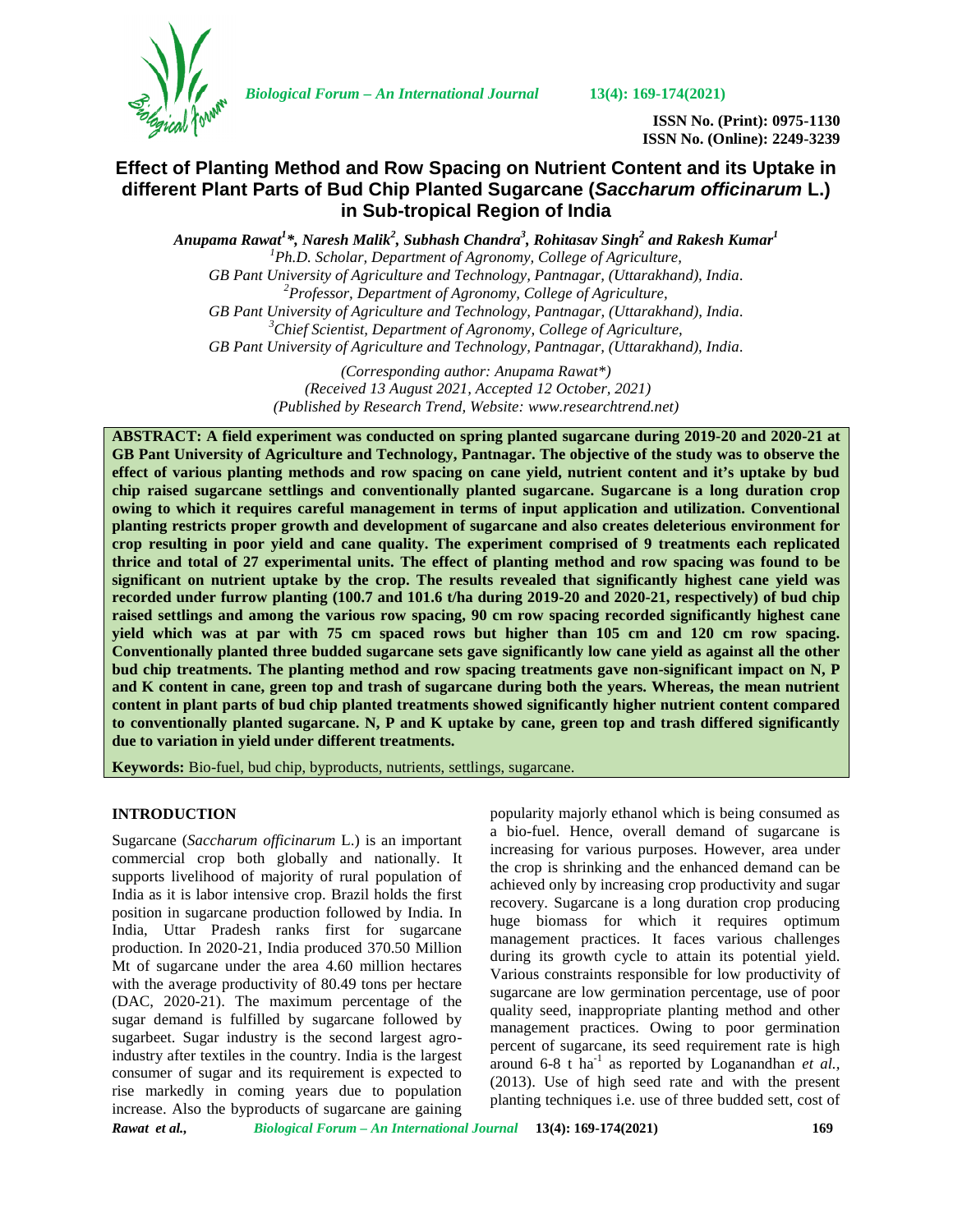cultivation of sugarcane is high as it contributes to 20 % of total cost of sugarcane production. Conventional planting of sugarcane is less time taking but is not suitable in terms of crop growth, productivity and profitability. In conventional planting closer row spacing and flat method of planting of setts impose serious problems like insect pest infestation, hampers mechanical and inter-culture operations and labor intensive etc. Adoption of suitable planting method and row spacing may help to solve the problem. Kumar (2019) reported that adoption of 90 cm row spacing resulted in enhanced productivity. With present sugarcane scenario in the country, sugarcane production need to be increased by enhancing its productivity as area under its cultivation is not likely to increase. There are various biotic and abiotic factors that limit sugarcane productivity. Under sub-tropical regions for sugarcane cultivation, climatic conditions are not favourable, crop growth period is short and continuous monocropping of sugarcane in the same field has created unhealthy soils which ultimately affect sugarcane productivity. Crop management techniques which allow minimal loss of seed and nutrient and better utilization of applied resources and nutrients need to be adopted. Bud chip technique is reported to provide scope to sustainably grow sugarcane with increased profitability. It has been reported by Narendranath, (1992) that adopting bud chip technique for growing sugarcane is three times more cost effective than conventional planting. It has been reported by Samant, (2017) that bud chip planting technique gave 37.9 % higher cane yield than conventionally planted sugarcane. It has been reported by Mishra, (2019) that bud chip planting of sugarcane recorded higher survival percentage of settlings. Conventional planting though easy to carry out but results in poor yield and yield attributing characters Research conducted by Tayade *et al.* (2021) revealed that planting bud chip grown settlings recorded the highest individual cane weight compared to the conventionally planted cane.

## **MATERIALS AND METHODS**

A field experiment was conducted in Sugarcane Agronomy E7 Block at the Norman E. Borlaug Crop Research Centre of G. B. Pant University of Agriculture and Technology, Pantnagar, U. S. Nagar, Uttarakhand during 2019-20 and 2020-21. Pantnagar falls under subtropical region having humid condition with hot and dry summers. During summers, temperature may rise beyond 40°C and 0 °C during winters. The soil of the experimental site was silty clay loam with pH 7.6, 0.73 % organic carbon, 218.0 kg/ha available nitrogen, 29.6 kg/ha available P and 141.0 kg/ha available K. The experiment was laid out in factorial randomized block design with two planting methods (A1- flat planting and A2- furrow planting) and four different row spacing (B1- 75 cm, B2- 90 cm, B3- 105 cm and B4- 120 cm) with one additional treatment (conventional planting) having three replications. The Sugarcane variety 'Co

Pant 3220' was used for planting. 30 days old bud chip raised settlings were transplanted to the main field under different treatments. In conventional planting three budded sets were planted in flat beds at a row spacing of 75 cm. A pre-sowing irrigation was given to all the experimental plots. After transplanting a shallow irrigation was applied to all the plots to favor settling establishment. Fertilizer was applied at a rate of 150: 60: 40 with urea (46 %), NPK (12:32:16) and MOP  $(60\% \text{ P}_2\text{O}_5)$  as a source. Half dose of nitrogen and full doses of phosphorus and potassium were applied as a basal and the remaining dose of nitrogen was split into two and applied at 60 DAT and 90 DAT. Band application of fertilizer was done in case of transplanted bud chip settling while in conventional planting fertilizer was broadcasted. Plant samples *viz.* cane, green top and trash were collected from sampling row in each plot at the time of harvest and was oven dried and its dry weight was recorded. It was grounded into fine powder for further analysis of N, P and K in different plant parts. Uptake of nutrients by different plant parts was calculated based on dry weight. Recorded data were analyzed using analysis of variance for factorial RBD (Gomez and Gomez, 1984) and the CD was calculated at 5% level of significance.

## **RESULTS AND DISCUSSION**

Nutrient uptake by canes, green top and trash depends upon the nutrient content in the respective plant parts and their dry weight at harvest.

**Cane yield.** The study revealed that planting method significantly affected cane yield during both the years. Settlings planted in furrows gave significantly higher cane yield of 100.7 and 101.6 t/ha, respectively in 2019-20 and 2020-21 compared to flat planting method. Similar results are in comformity with Bhullar *et al*., (2002) as he recorded higher cane yield with furrow planting of setts than conventional planting. Maximum cane yield was recorded with sugarcane planted at a row spacing of 90 cm during both the years of experimentaion. It was statistically at par with 75 cm row spacing and significantly higher than 105 cm and 120 cm row spacing.This might be due to the fact that narrower the inter-row spacing higher the number of millable canes. El-Shafai and Ismail (2006) reported similar results and recorded higher cane yield under narrow row spacing than wide row spacing. Cane yield is a function of millable cane population at harvest and individual cane weight. In the present study both number of millable canes/ha and individual cane weight were higher at furrow planting and at a row spacing of 90 cm.

The interaction between planting method and row spacing was non-significant on cane yield of bud chip planted settlings during both the years of investigation. Conventional planting of sugarcane recorded significantly lower cane yield of 88.1 and 91.5 t/ha during 2019-20 and 2020-21, respectively compared to mean cane yield of bud chip planted treatments.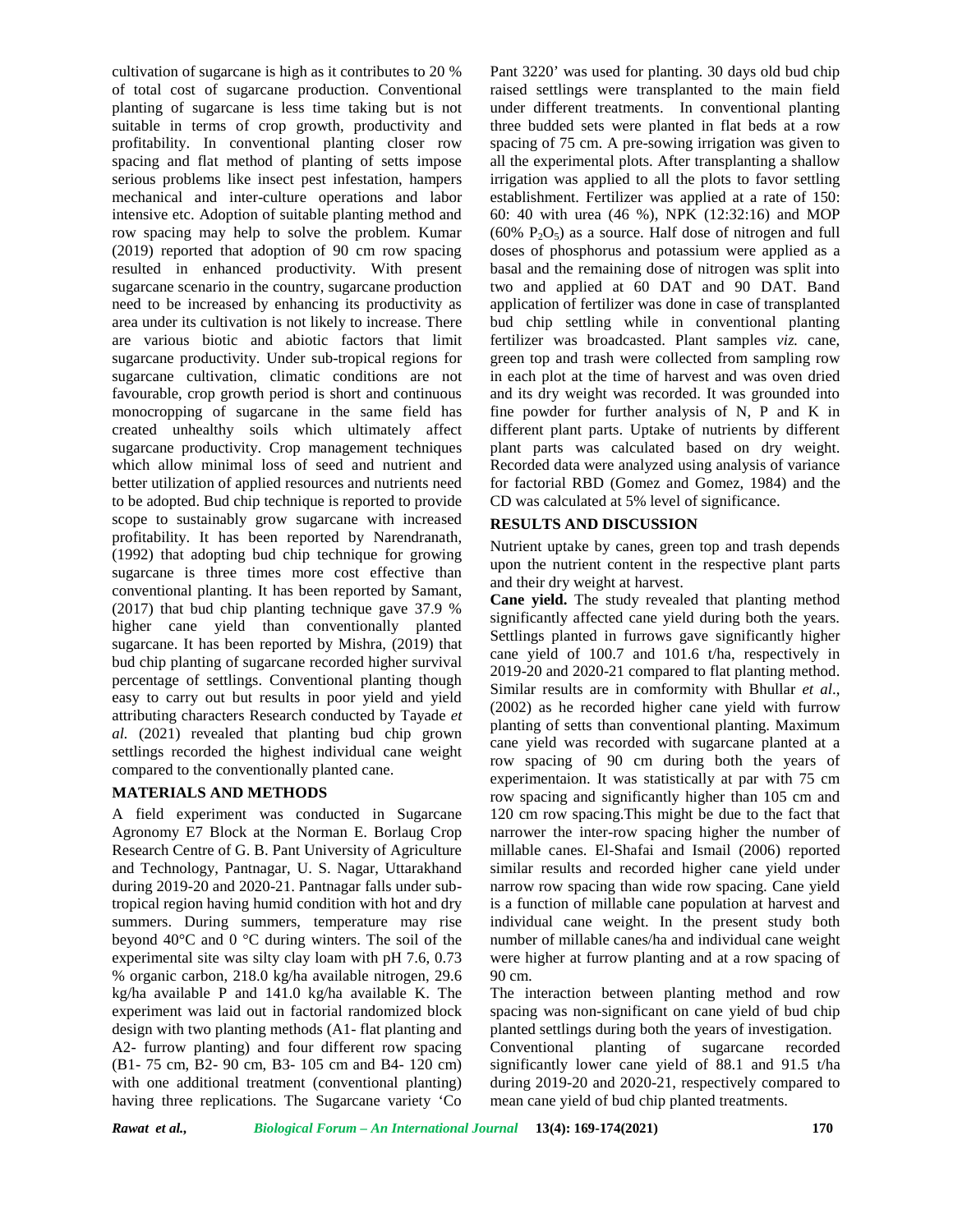|                   | Cane yield (t/ha)                              |           |
|-------------------|------------------------------------------------|-----------|
| <b>Treatments</b> | 2019-20                                        | 2020-21   |
|                   | <b>Planting methods</b>                        |           |
| Flat              | 92.1                                           | 96.0      |
| Furrow            | 100.7                                          | 101.6     |
| $SEm+$            | 1.8                                            | 1.6       |
| CD(5%)            | 5.3                                            | 4.9       |
|                   | <b>Row spacing</b>                             |           |
| 75 cm             | 98.6                                           | 101.4     |
| 90 cm             | 102.8                                          | 105.5     |
| 105 cm            | 93.2                                           | 96.7      |
| 120 cm            | 90.9                                           | 91.7      |
| $SEm\pm$          | 2.5                                            | 2.3       |
| CD(5%)            | 7.5                                            | 6.9       |
|                   | Interaction (planting method $\times$ spacing) |           |
| $A \times B$      | <b>NS</b>                                      | <b>NS</b> |
|                   | Conventional v/s others                        |           |
| Conventional      | 88.1                                           | 91.5      |
| Others            | 96.4                                           | 98.8      |
| $SEm+$            | 2.7                                            | 2.4       |
| $CD(P=0.05)$      | 8.0                                            | 7.3       |

**Table 1: Effect of Planting method, row spacing and mean of bud chip planted treatments v/s conventional planting on cane yield of sugarcane.**

**Nitrogen content and uptake in Sugarcane.** The results showed that influence of planting methods, row spacing and their interaction was not significant on nitrogen content in cane, green top and trash of sugarcane during both the years of the study. However, planting bud chip raised settlings recorded significantly higher nitrogen content in cane, green top and trash compared to planting of three budded setts. Similar trend was observed during both the years of the investigation. The effect of planting method on nitrogen uptake by different parts was significant except by trash

where the difference in uptake was non-significant during both the years. Furrow planting method was superior over flat planting method. Influence of row spacing on nitrogen uptake was also found to be significant by all the plant parts except green top. It has been reported by Nimbalkar *et al.,* (2018) that planting methods significantly affected uptake of nitrogen, phosphorus and potassium by sugarcane. Nitrogen uptake by green top was observed to be non-significant under the influence of row spacing during both the years. The total nitrogen uptake differed significantly under the influence of various row spacing.

| Table 2: Effect of Planting method, row spacing and mean of bud chip planted treatments v/s conventional |  |
|----------------------------------------------------------------------------------------------------------|--|
| planting on Nitrogen content and uptake by cane, green top and trash of sugarcane.                       |  |

|                   | Nitrogen Content (%) |           |           |           |                         |                         |                                                | Nitrogen uptake (kg/ha) |           |                  |           |              |           |           |
|-------------------|----------------------|-----------|-----------|-----------|-------------------------|-------------------------|------------------------------------------------|-------------------------|-----------|------------------|-----------|--------------|-----------|-----------|
| <b>Treatments</b> |                      | Cane      | Green top |           |                         | Trash                   |                                                | Cane                    |           | <b>Green top</b> |           | <b>Trash</b> |           | Total     |
|                   | 2019                 | 2020      | 2019      | 2020      | 2019                    | 2020                    | 2019                                           | 2020                    | 2019      | 2020             | 2019      | 2020         | 2019      | 2020      |
|                   |                      |           |           |           | <b>Planting methods</b> |                         |                                                |                         |           |                  |           |              |           |           |
| Flat              | 0.414                | 0.415     | 0.618     | 0.621     | 0.388                   | 0.390                   | 125.6                                          | 131.6                   | 33.3      | 37.2             | 22.6      | 25.1         | 181.5     | 193.9     |
| Furrow            | 0.415                | 0.416     | 0.626     | 0.629     | 0.389                   | 0.391                   | 137.7                                          | 139.6                   | 35.5      | 39.5             | 22.3      | 23.5         | 195.6     | 202.6     |
| $SEm+$            | 0.004                | 0.002     | 0.008     | 0.008     | 0.004                   | 0.005                   | 2.4                                            | 2.2                     | 0.6       | 0.6              | 0.5       | 0.6          | 2.5       | 2.4       |
| CD(5%)            | <b>NS</b>            | <b>NS</b> | <b>NS</b> | <b>NS</b> | <b>NS</b>               | NS.                     | 7.1                                            | 6.7                     | 1.9       | 1.8              | <b>NS</b> | NS.          | 7.5       | 7.1       |
|                   |                      |           |           |           | Row spacing (cm)        |                         |                                                |                         |           |                  |           |              |           |           |
| 75                | 0.412                | 0.415     | 0.619     | 0.623     | 0.387                   | 0.388                   | 134.1                                          | 138.9                   | 34.3      | 38.3             | 24.2      | 26.1         | 192.6     | 203.3     |
| 90                | 0.414                | 0.415     | 0.621     | 0.624     | 0.388                   | 0.390                   | 140.1                                          | 144.5                   | 36.5      | 40.4             | 23.5      | 25.3         | 200.2     | 210.2     |
| 105               | 0.415                | 0.416     | 0.623     | 0.626     | 0.390                   | 0.391                   | 127.4                                          | 152.6                   | 33.7      | 37.4             | 21.4      | 23.1         | 182.5     | 193.0     |
| 120               | 0.417                | 0.418     | 0.626     | 0.628     | 0.391                   | 0.393                   | 125.0                                          | 126.4                   | 32.0      | 37.3             | 20.5      | 22.8         | 178.9     | 186.5     |
| $SEm+$            | 0.005                | 0.003     | 0.012     | 0.012     | 0.005                   | 0.007                   | 3.4                                            | 3.1                     | 0.9       | 0.9              | 0.7       | 0.9          | 3.5       | 3.4       |
| $CD(P=0.05)$      | <b>NS</b>            | <b>NS</b> | <b>NS</b> | <b>NS</b> | NS.                     | <b>NS</b>               | 10.0                                           | 9.4                     | <b>NS</b> | <b>NS</b>        | 2.0       | 2.6          | 10.6      | 10.1      |
|                   |                      |           |           |           |                         |                         | Interaction (planting method $\times$ spacing) |                         |           |                  |           |              |           |           |
| $A \times B$      | <b>NS</b>            | <b>NS</b> | <b>NS</b> | <b>NS</b> | NS.                     | <b>NS</b>               | <b>NS</b>                                      | <b>NS</b>               | <b>NS</b> | <b>NS</b>        | <b>NS</b> | <b>NS</b>    | <b>NS</b> | <b>NS</b> |
|                   |                      |           |           |           |                         | Conventional v/s others |                                                |                         |           |                  |           |              |           |           |
| Conventional      | 0.398                | 0.408     | 0.582     | 0.579     | 0.371                   | 0.369                   | 115.7                                          | 123.1                   | 29.5      | 32.6             | 17.7      | 20.6         | 162.8     | 176.2     |
| Others            | 0.414                | 0.416     | 0.622     | 0.621     | 0.389                   | 0.391                   | 131.67                                         | 135.6                   | 34.4      | 38.3             | 22.5      | 24.3         | 188.5     | 198.2     |
| $SEm+$            | 0.005                | 0.003     | 0.0012    | 0.014     | 0.005                   | 0.007                   | 3.55                                           | 3.33                    | 1.0       | 0.9              | 0.7       | 0.9          | 3.8       | 3.6       |
| $CD(P=0.05)$      | 0.016                | 0.008     | 0.037     | 0.041     | 0.016                   | 0.021                   | 10.64                                          | 9.98                    | 2.9       | 2.7              | 2.2       | 2.8          | 11.3      | 10.7      |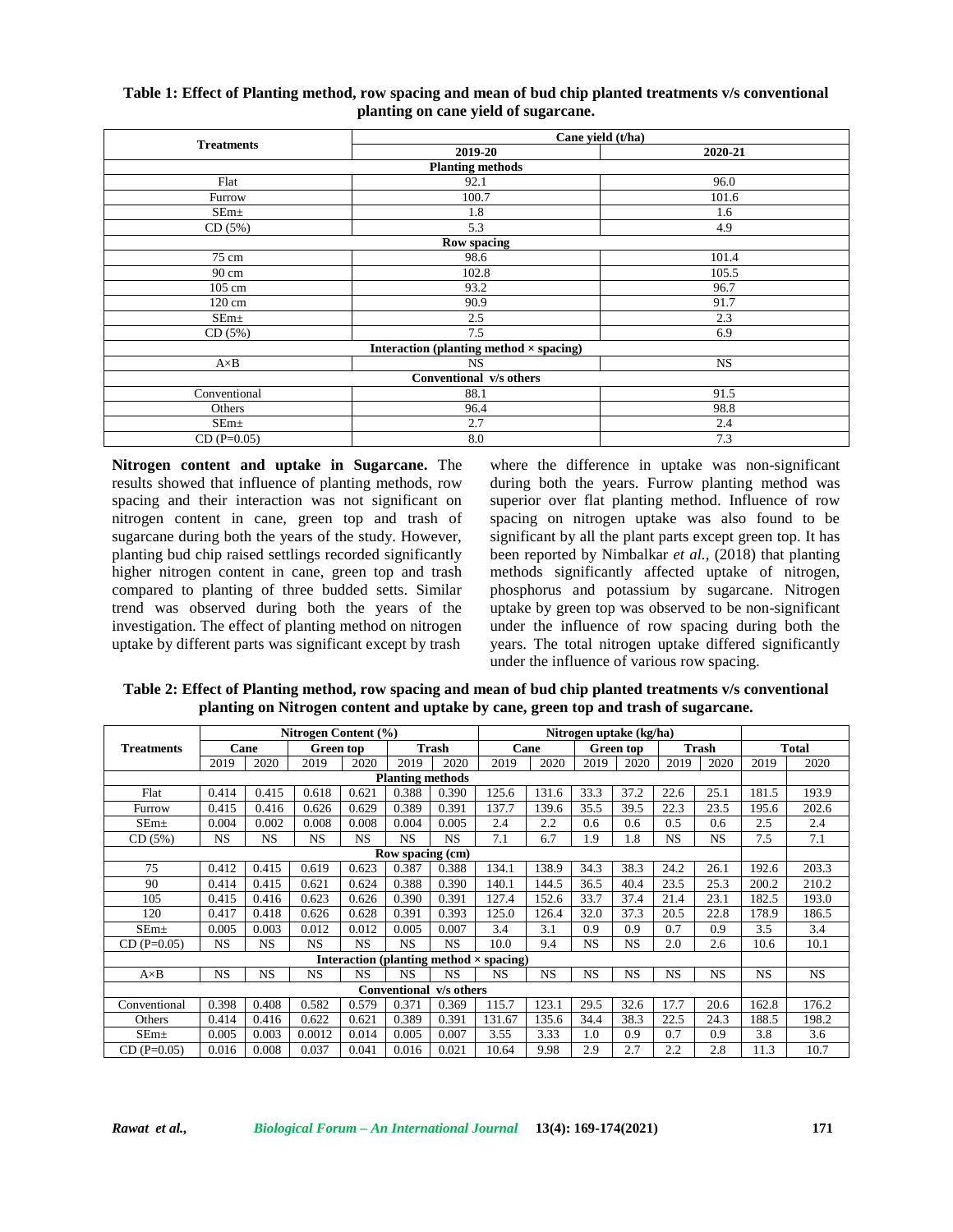The highest uptake was recorded for 90 cm row spacing and the minimum for 120 cm row spacing. Asokan *et al.,* (2005) reported the highest N uptake for 75 cm row spacing than 90 cm row spacing. On comparing conventionally planted sugarcane with the mean of bud chip planted treatments the difference was found to be significant. Conventionally planted sugarcane resulted in lower uptake of nitrogen compared to the bud chip planted treatments. The total uptake of nitrogen for bud chip planted was 188.5 kg/ha and 198.2 kg/ha, respectively during 2019 and 2020. Respective uptake of nitrogen under conventional planting was 162.8 kg/ha and 176.2 kg/ha.

**Phosphorus content and uptake.** The results showed that influence of planting methods and row spacing was not significant on phosphorus content in cane, green top and trash of sugarcane during both the years of the study. The interaction between planting method and row spacing also failed to show any significant effect on phosphorus content of sugarcane except in green top during 2020 where 120 cm row spacing recorded significantly lowest phosphorus content in green top. However, planting bud chip raised settlings recorded significantly higher phosphorus content in cane, green top and trash compared to planting of three budded setts. Similar trend was observed during both the years of the investigation. Total uptake of phosphorus and uptake by cane was significantly affected due to planting methods during 2019-20 but was non significant in 2020-21. Uptake by green top differed significantly under the influence of planting methods whereas by trash it was non-significant during both the years of the study. Different row spacing failed to make a significant difference in phosphorus uptake by sugarcane crop except by green top during 2020-21. The difference in phosphorus uptake under conventional planting and the mean of bud chip planted

treatments was found to be significant. Bud chip planted treatments resulted in significantly higher uptake of phosphorus compared to conventional planting.

**Potassium content and uptake.** Potassium uptake by different plant parts was found to be non-significant under the influence of different planting methods during both the years except by green top during 2020, where furrow planting method recorded significantly higher potassium uptake (58.1 kg/ha) than flat planting (55.3 kg/ha). Total potassium uptake was significantly affected due to planting methods. Furrow planting method recorded significantly higher potassium uptake during both the years. The magnitude of increase was 7.7 and 4.7 %, respectively in 2019 and 2020. Among different row spacing the effect on uptake of potassium was found to be significant for cane. Similar results were reported by Patel *et al.,* (2014) who has recorded the highest N, P and K uptake under 120 cm spaced rows as against 90 and 150 cm row spacing. The difference was non-significant for green top during 2019 and trash in 2020. The total uptake was found to be the highest under 90 cm row spacing (238.1 kg/ha) which was at par with 75 cm row spacing (229.1 kg/ha) but significantly higher over 105 cm and 120 cm row spacing during 2020. The difference between different row spacing for total uptake of potassium was found to be non-significant during 2019.

The mean of bud chip planted treatments recorded significantly higher potassium content and its uptake in sugarcane crop compared to conventionally planted sugarcane during both the years. The mean of bud chip planted treatments for total potassium uptake was significantly higher than conventional planting. The magnitude of increase was 23.5% in 2019-20 and 16.8 % in 2020-21.

|                   |                         |           | Phosphorus Content (%) |                  | Phosphorus uptake (kg/ha) |                                                |           |           |           |                  |           |           |           |      |
|-------------------|-------------------------|-----------|------------------------|------------------|---------------------------|------------------------------------------------|-----------|-----------|-----------|------------------|-----------|-----------|-----------|------|
| <b>Treatments</b> |                         | Cane      |                        | <b>Green top</b> |                           | Trash                                          |           | Cane      |           | <b>Green top</b> | Trash     |           | Total     |      |
|                   | 2019                    | 2020      | 2019                   | 2020             | 2019                      | 2020<br>2019                                   |           | 2020      | 2019      | 2020             | 2019      | 2020      | 2019      | 2020 |
|                   | <b>Planting methods</b> |           |                        |                  |                           |                                                |           |           |           |                  |           |           |           |      |
| Flat              | 0.051                   | 0.055     | 0.0970                 | 0.0978           | 0.0861                    | 0.0868                                         | 15.4      | 17.3      | 5.23      | 5.86             | 5.04      | 5.61      | 25.7      | 28.8 |
| Furrow            | 0.053                   | 0.054     | 0.0986                 | 0.0987           | 0.0867                    | 0.0876                                         | 17.6      | 18.0      | 5.60      | 6.19             | 4.98      | 5.27      | 28.2      | 29.4 |
| $SEm+$            | 0.002                   | 0.002     | 0.0011                 | 0.0004           | 0.0018                    | 0.0010                                         | 0.6       | 0.8       | 0.12      | 0.08             | 0.18      | 0.17      | 0.7       | 0.8  |
| CD(5%)            | NS.                     | <b>NS</b> | NS.                    | <b>NS</b>        | <b>NS</b>                 | NS.                                            | 1.8       | <b>NS</b> | 0.37      | 0.23             | <b>NS</b> | <b>NS</b> | 1.9       | NS.  |
|                   |                         |           |                        |                  | Row Spacing (cm)          |                                                |           |           |           |                  |           |           |           |      |
| 75                | 0.051                   | 0.052     | 0.0968                 | 0.0973           | 0.0850                    | 0.0862                                         | 16.7      | 17.4      | 5.38      | 6.0              | 5.33      | 5.80      | 27.4      | 29.2 |
| 90                | 0.052                   | 0.054     | 0.0975                 | 0.0978           | 0.0863                    | 0.0869                                         | 17.6      | 18.7      | 5.74      | 6.3              | 5.23      | 5.64      | 28.6      | 30.7 |
| 105               | 0.052                   | 0.055     | 0.0982                 | 0.0987           | 0.0868                    | 0.0875                                         | 16.0      | 17.5      | 5.32      | 5.9              | 4.80      | 5.16      | 26.1      | 28.6 |
| 120               | 0.053                   | 0.056     | 0.0987                 | 0.0992           | 0.0875                    | 0.0883                                         | 15.8      | 16.9      | 5.21      | 5.9              | 4.68      | 5.15      | 25.7      | 27.9 |
| $SEm+$            | 0.002                   | 0.002     | 0.0016                 | 0.0006           | 0.0025                    | 0.0015                                         | 0.9       | 1.1       | 0.17      | 0.11             | 0.25      | 0.23      | 0.9       | 1.2  |
| $CD(P=0.05)$      | NS.                     | NS.       | NS.                    | NS.              | <b>NS</b>                 | <b>NS</b>                                      | <b>NS</b> | <b>NS</b> | <b>NS</b> | 0.33             | <b>NS</b> | <b>NS</b> | <b>NS</b> | NS.  |
|                   |                         |           |                        |                  |                           | Interaction (planting method $\times$ spacing) |           |           |           |                  |           |           |           |      |
| $A \times B$      | NS.                     | <b>NS</b> | <b>NS</b>              | S                | <b>NS</b>                 | <b>NS</b>                                      | <b>NS</b> | <b>NS</b> | <b>NS</b> | <b>NS</b>        | <b>NS</b> | <b>NS</b> | <b>NS</b> | NS.  |
|                   |                         |           |                        |                  | Conventional v/s others   |                                                |           |           |           |                  |           |           |           |      |
| Conventional      | 0.041                   | 0.046     | 0.0917                 | 0.0964           | 0.0780                    | 0.0810                                         | 11.9      | 14.0      | 4.6       | 5.4              | 3.7       | 4.5       | 20.2      | 23.9 |
| Others            | 0.052                   | 0.054     | 0.0978                 | 0.0983           | 0.0864                    | 0.0872                                         | 16.5      | 17.6      | 5.1       | 6.2              | 5.0       | 5.4       | 26.9      | 29.1 |
| $SEm+$            | 0.002                   | 0.003     | 0.0017                 | 0.0006           | 0.0027                    | 0.0016                                         | 0.91      | 1.1       | 0.2       | 0.1              | 0.3       | 0.3       | 0.9       | 1.2  |
| $CD(P=0.05)$      | 0.007                   | 0.008     | 0.0050                 | 0.0018           | 0.0080                    | 0.0047                                         | 2.73      | 3.4       | 0.5       | 0.4              | 0.8       | 0.7       | 2.3       | 3.7  |

**Table 3: Effect of Planting method, row spacing and mean of bud chip planted treatments v/s conventional planting on phosphorus content and uptake by cane, green top and trash of sugarcane.**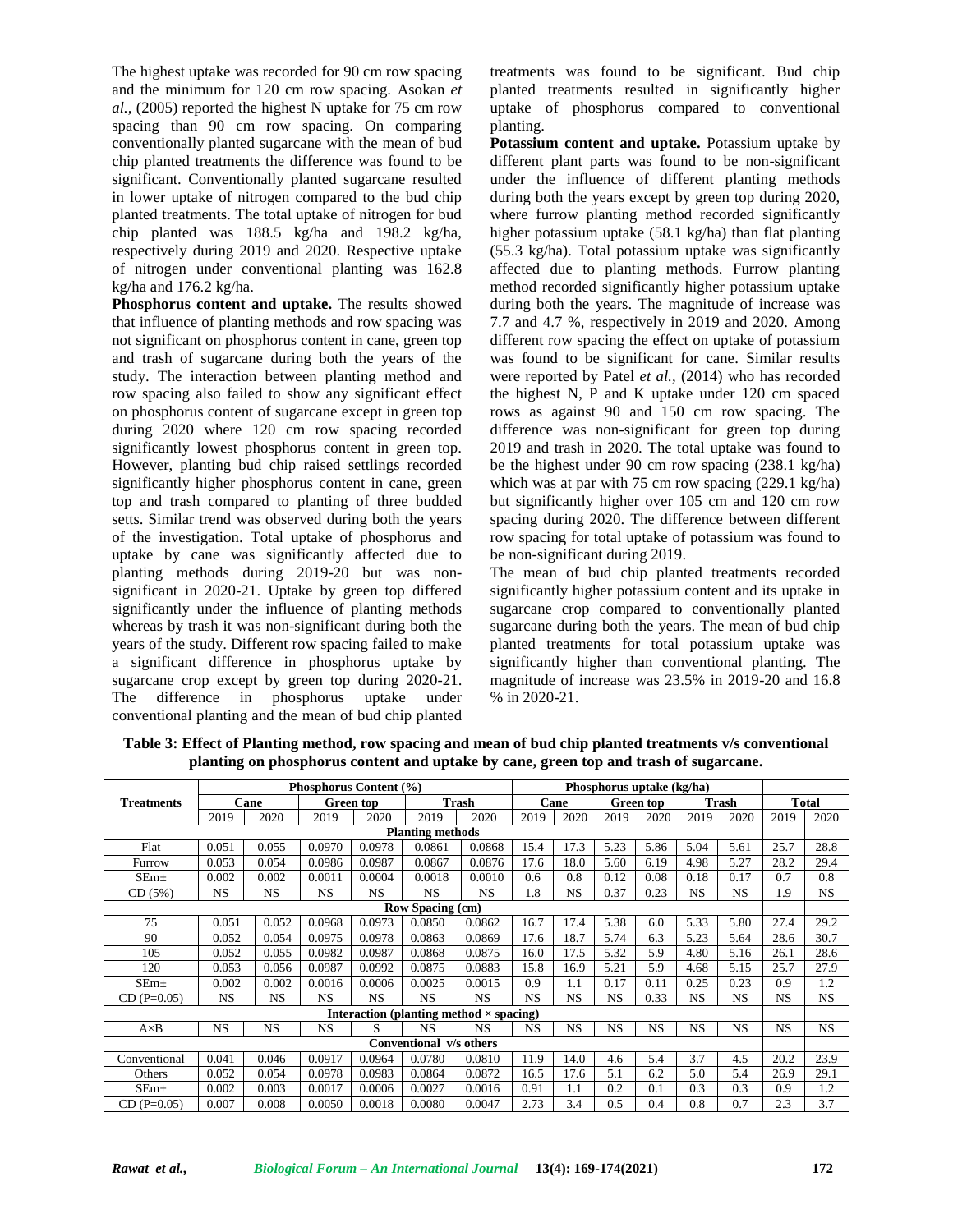The results showed that during 2020, significantly higher phosphorus content was observed under 105 cm row spacing which was statistically similar to 90 cm row spacing under flat planting. Bud chip settlings planted at a row spacing of 120 cm in furrow attained significantly higher phosphorus content in green top compared to other row spacing.

**Table 3a: Effect of interaction between planting method and row spacing on phosphorus content in green top of bud chip planted sugarcane.**

|                  |       |       | DΩ<br>DJ. | B4    |
|------------------|-------|-------|-----------|-------|
| 4 X 1            | 0.097 | 0.099 | 0.100     | 0.096 |
| ⊿∡               | 0.098 | 0.097 | 0.098     | 0.103 |
| SEm <sub>±</sub> |       | 0.001 |           |       |
| $CD (P=0.05)$    |       |       | 0.002     |       |

**Table 4: Effect of Planting method, row spacing and mean of bud chip planted treatments v/s conventional planting on potassium content and uptake by cane, green top and trash of sugarcane.**

|                   |                         |           |           | Potassium Content (%) |           |                                                | Potassium uptake (kg/ha) |           |           |                  |           |           |           |       |
|-------------------|-------------------------|-----------|-----------|-----------------------|-----------|------------------------------------------------|--------------------------|-----------|-----------|------------------|-----------|-----------|-----------|-------|
| <b>Treatments</b> |                         | Cane      |           | Green top             |           | <b>Trash</b>                                   |                          | Cane      |           | <b>Green top</b> |           | Trash     |           | Total |
|                   | 2019                    | 2020      | 2019      | 2020                  | 2019      | 2020                                           | 2019                     | 2020      | 2019      | 2020             | 2019      | 2020      | 2019      | 2020  |
|                   | <b>Planting methods</b> |           |           |                       |           |                                                |                          |           |           |                  |           |           |           |       |
| Flat              | 0.427                   | 0.428     | 0.923     | 0.924                 | 0.432     | 0.438                                          | 129.6                    | 135.45    | 49.7      | 55.3             | 25.22     | 28.21     | 204.6     | 219.0 |
| Furrow            | 0.430                   | 0.431     | 0.924     | 0.925                 | 0.434     | 0.439                                          | 143.0                    | 144.75    | 52.4      | 58.1             | 24.94     | 26.44     | 220.4     | 229.3 |
| $SEm+$            | 0.012                   | 0.008     | 0.009     | 0.008                 | 0.005     | 0.006                                          | 5.1                      | 3.21      | 1.0       | 0.7              | 0.67      | 0.82      | 5.0       | 3.3   |
| CD(5%)            | <b>NS</b>               | <b>NS</b> | <b>NS</b> | <b>NS</b>             | <b>NS</b> | <b>NS</b>                                      | <b>NS</b>                | <b>NS</b> | <b>NS</b> | 2.0              | <b>NS</b> | NS.       | 15.0      | 9.8   |
|                   |                         |           |           |                       |           | <b>Row Spacing (cm)</b>                        |                          |           |           |                  |           |           |           |       |
| 75                | 0.426                   | 0.427     | 0.921     | 0.923                 | 0.432     | 0.437                                          | 138.4                    | 143.0     | 51.1      | 56.7             | 27.09     | 29.42     | 216.6     | 229.1 |
| 90                | 0.428                   | 0.430     | 0.922     | 0.923                 | 0.433     | 0.439                                          | 145.2                    | 149.9     | 54.2      | 59.8             | 26.25     | 28.42     | 225.7     | 238.1 |
| 105               | 0.429                   | 0.430     | 0.925     | 0.925                 | 0.433     | 0.438                                          | 132.2                    | 136.78    | 50.1      | 55.3             | 23.82     | 25.85     | 206.1     | 217.9 |
| 120               | 0.431                   | 0.432     | 0.926     | 0.927                 | 0.434     | 0.441                                          | 129.6                    | 130.80    | 48.8      | 55.0             | 23.15     | 25.62     | 201.5     | 211.4 |
| $SEm+$            | 0.018                   | 0.012     | 0.012     | 0.004                 | 0.008     | 0.008                                          | 7.2                      | 4.54      | 1.4       | 0.9              | 0.94      | 1.16      | 7.1       | 4.6   |
| $CD(P=0.05)$      | <b>NS</b>               | <b>NS</b> | NS.       | <b>NS</b>             | <b>NS</b> | <b>NS</b>                                      | NS.                      | 13.61     | <b>NS</b> | 2.8              | 2.82      | <b>NS</b> | <b>NS</b> | 13.9  |
|                   |                         |           |           |                       |           | Interaction (planting method $\times$ spacing) |                          |           |           |                  |           |           |           |       |
| $A \times B$      | <b>NS</b>               | <b>NS</b> | <b>NS</b> | <b>NS</b>             | <b>NS</b> | <b>NS</b>                                      | <b>NS</b>                | <b>NS</b> | <b>NS</b> | <b>NS</b>        | <b>NS</b> | NS.       | <b>NS</b> | NS.   |
|                   |                         |           |           |                       |           | Conventional v/s others                        |                          |           |           |                  |           |           |           |       |
| Conventional      | 0.370                   | 0.392     | 0.883     | 0.897                 | 0.409     | 0.412                                          | 107.8                    | 118.50    | 44.7      | 50.5             | 19.46     | 22.94     | 172.0     | 191.9 |
| Others            | 0.428                   | 0.430     | 0.923     | 0.925                 | 0.433     | 0.439                                          | 136.3                    | 140.10    | 51.1      | 56.7             | 25.08     | 27.33     | 212.5     | 224.1 |
| SEm <sub>±</sub>  | 0.019                   | 0.012     | 0.013     | 0.004                 | 0.008     | 0.008                                          | 7.6                      | 4.82      | 1.5       | 1.0              | 1.00      | 1.23      | 7.5       | 4.9   |
| $CD(P=0.05)$      | 0.056                   | 0.037     | 0.039     | 0.012                 | 0.024     | 0.025                                          | 22.9                     | 14.44     | 4.5       | 2.9              | 2.99      | 3.70      | 22.6      | 14.7  |

#### **CONCLUSION**

From the results of the present study it can be concluded that among planting methods, furrow planting of bud chip raised settlings and among various row spacing, 90 cm recorded the highest cane yield and nutrient uptake by the crop. There is a need to further study the influence of planting methods and row spacing on cane yield, nutrient content and it's uptake by bud chip raised settlings. Also research should be done to optimize best suitable management practices for bud chip planting technique.

**Acknowledgement.** The first author thanks the Directorate of Experiment Station, G. B. P. U. A. & T., Pantnagar, Uttarakhand, India for providing all the facilities during the course of the program.

# **Conflict of Interest.** None.

#### **REFERENCES**

Asokan, S., Murthi, A. N., & Mahadevaswamy, M. (2005). Effect of nitrogen levels and row spacing on yield, CCS and nitrogen uptake in different sugarcane varieties. *Sugar Tech., 7*(2-3), 44-47.

- Bhullar, M. S., Saini, L. K., Kapur, M. L., & Singh, S.(2002). Effect of method and density of planting on growth and yield of late planted sugarcane. *Sugar Tech*., *4*(3- 4): 181-184.
- Directorate of Economics & Statistics, Department of Agriculture and Cooperation, New Delhi, 4<sup>th</sup> Advance estimate-2020-21.
- El-Shafai, A. M. A., & Ismail, A. M. A. (2006). Effect of row spacing on yield and quality of some promising sugarcane varieties. *Egypt J. Appl. Sci*., *21*(11): 32- 46.
- Gomez, K.A., & Gomez, A.A. (1984). Statistical procedures for agricultural research. Singapore: Wiley.
- Kumar, N. (2019). Enhancing sugarcane Plant–Ratoon productivity through Bud Chip transplanting geometry. *Sugar Tech.*, *22*: 208-215.
- Loganandhan, N., Gujja, B., Goud, V. V., & Natarajan, U. S. (2013). Sustainable Sugarcane Initiative (SSI): A methodology of 'more with less'. *Sugar Tech*., *15*(1): 98-102.
- Mishra, K. (2019). Evaluation of bud chip method for enhancing yield and economics of sugarcane. *Inter. J. Chem. Stud., 7*(3): 1726-1729.
- Narendranath, M. (1992). Cost-effectiveness of transplanting nursery-raised sugarcane bud-chip plants on commercial sugar plantations. In *Proceeding of XXI*

*Rawat et al., Biological Forum – An International Journal* **13(4): 169-174(2021) 173**